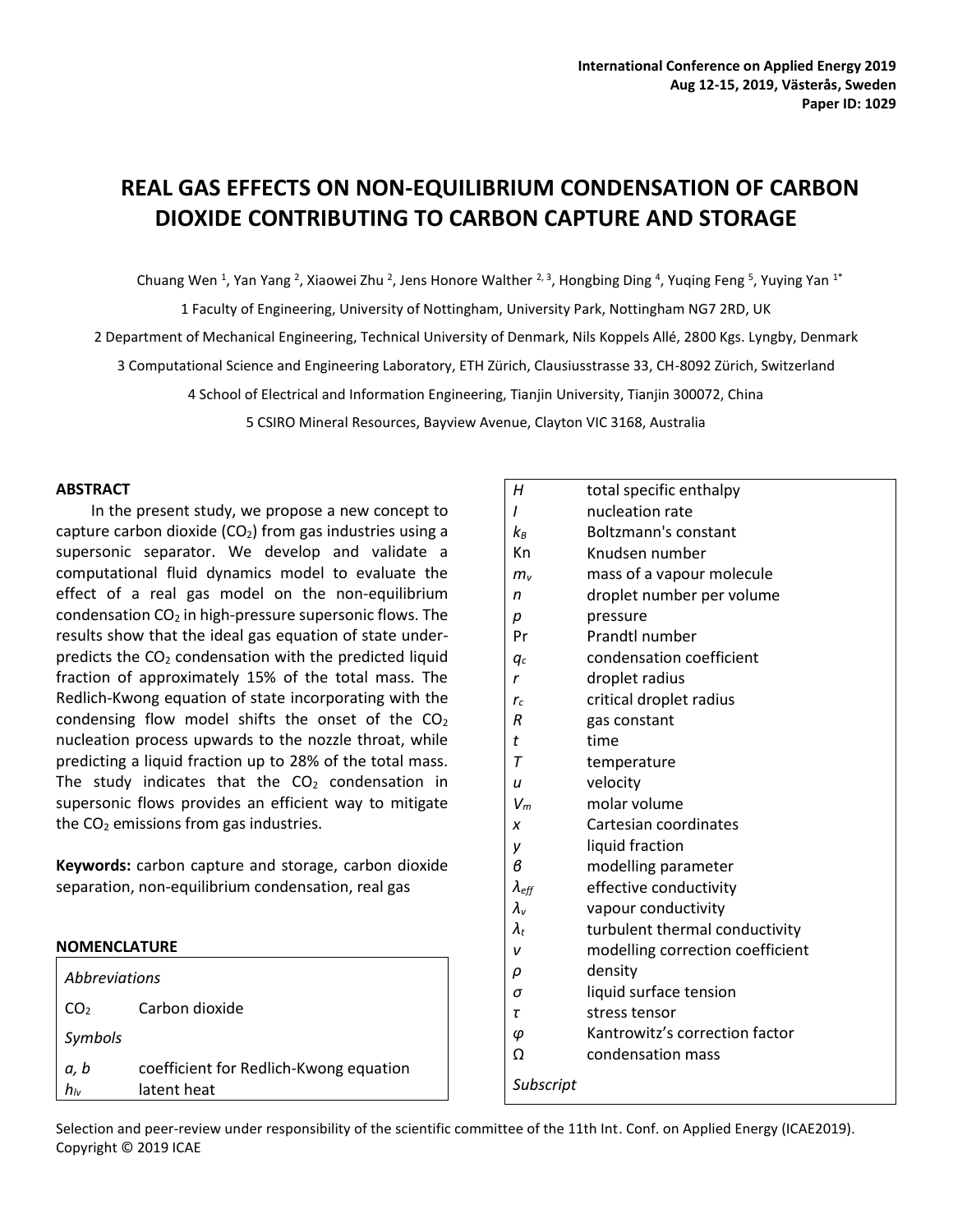| $\vert i,j \vert$ | Cartesian tensor notation |  |
|-------------------|---------------------------|--|
|                   | liquid phase              |  |
|                   | saturation condition      |  |
|                   | vapour phase              |  |

# **1. INTRODUCTION**

The carbon emission from fossil energy is the primary cause of global warming and climate change. CarbonBrief  $[1]$  reports that the carbon dioxide  $(CO_2)$ emission from fossil fuels and industry grew by approximately 2.7% in 2018, the largest increase in last seven years, which dashes the hope that global  $CO<sub>2</sub>$ emissions might be nearing a peak. Taking China as an example, the natural gas consumption grew rapidly by 17.7% in 2018 and this rapid growth pushed the growth in total  $CO<sub>2</sub>$  emissions. Therefore, the removal of  $CO<sub>2</sub>$  is crucial to reduce the emissions at the source for the natural gas industry.

The conventional technologies for gas separation include the absorption, adsorption and membrane separation. The membrane process is still not used widely in gas industries due to the high equipment cost and possible damage at high flow rates [2]. The absorption and adsorption techniques demonstrate favourable performance while remaining a challenge as a result of the utilization of chemicals during the operation [3]. The supersonic separator is an environmental-friendly technique for gas removal with a focus on the water vapour from natural gas [4, 5]. However, considering the formation of liquid droplets in supersonic flows under high-pressure conditions remains a challenge.

In the present study, a mathematical model is developed to evaluate the influence of the thermodynamic properties on the non-equilibrium condensation of  $CO<sub>2</sub>$  in supersonic flows based on the Redlich-Kwong equation of state. We discuss the static pressure and liquid fraction in detail due to the  $CO<sub>2</sub>$ phase transition under high-pressure conditions.

#### **2. MATHEMATICAL MODEL**

#### *2.1 Governing equations*

The conservation equations of continuity, momentum and energy governing the compressible fluid for non-equilibrium condensation of pure  $CO<sub>2</sub>$  in supersonic flows are described as follows:

$$
\frac{\partial \rho}{\partial t} + \frac{\partial (\rho u_j)}{\partial x_j} = -\Omega \tag{1}
$$

$$
\frac{\partial}{\partial t}(\rho u_i) + \frac{\partial}{\partial x_j}(\rho u_j u_i) = -\frac{\partial p}{\partial x_i} + \frac{\partial \tau_{ij}}{\partial x_j} - u_i \Omega
$$
 (2)

$$
\frac{\partial}{\partial t}(\rho H) + \frac{\partial}{\partial x_j}(\rho u_j H + p) \n= -\frac{\partial}{\partial x_j}(\lambda_{eff} \frac{\partial T}{\partial x_j}) + \frac{\partial}{\partial x_j}(u_i \tau_{ij}) - h_{iv}\Omega
$$
\n(3)

where *ρ*, *ui*, *p, T* and *H* are the density, velocity, pressure, temperature and total specific enthalpy, respectively. *hlv* is the latent heat.  $\lambda_{\text{eff}}$  is the effective conductivity,  $\lambda_{\text{eff}} =$  $\lambda$ <sup>*v*</sup> +  $\lambda$ <sup>*t*</sup>, where  $\lambda$ <sup>*v*</sup> and  $\lambda$ <sup>*t*</sup> are the vapour conductivity and turbulent thermal conductivity, respectively. *t* is time.

The transport equations of the liquid fraction (*y*) and droplet number per volume (*n*) are employed to account the phase transition of  $CO<sub>2</sub>$ :

$$
\frac{\partial(\rho y)}{\partial t} + \frac{\partial}{\partial x_j} (\rho y u_j) = \Omega \tag{4}
$$

$$
\frac{\partial(\rho n)}{\partial t} + \frac{\partial}{\partial x_j} (\rho n u_j) = \rho l \tag{5}
$$

where *I* is the nucleation rate. Ω is the condensation mass per unit vapour volume per unit time:

$$
\Omega = \frac{4\pi r_c^3}{3} \rho_l l + 4\pi r^2 \rho_l n \frac{dr}{dt}
$$
 (6)

where  $\rho_l$  is the droplet density,  $r$  is the droplet radius. *dr/dt* is the growth rate of droplets, and *r<sup>c</sup>* is the Kelvin-Helmholtz critical droplet radius.

The nucleation rate, *I*, is calculated by the modified classical nucleation theory, which uses the non-

isothermal correction of Kantrowitz [6] as follows:  
\n
$$
I = \frac{q_c}{1 + \varphi} \frac{\rho_v^2}{\rho_i} \sqrt{\frac{2\sigma}{\pi m_v^3}} \exp\left(-\frac{4\pi\sigma}{3k_bT_v}r_c^2\right)
$$
\n(7)

where  $q_c$  is the condensation coefficient ( $q_c$  = 1.0 in this study), *σ* is the liquid surface tension, *m<sup>v</sup>* is the mass of a vapour molecule,  $k_B$  is the Boltzmann's constant.  $T_v$  is the vapour temperature, which is obtained from Eqs (3). *φ* is a correction factor proposed by Kantrowitz [6].

The growth rate of droplets due to evaporation and

condensation, *dr/dt*, is calculated by Young's model [7].  
\n
$$
\frac{dr}{dt} = \frac{\lambda_v (T_s - T_v)}{\rho_l h_v r} \frac{(1 - r_c/r)}{\left(\frac{1}{1 + 2\beta \text{Kn}} + 3.78(1 - v)\frac{\text{Kn}}{\text{Pr}}\right)}
$$
\n(8)

where *T<sup>s</sup>* is the saturation temperature, Pr is the Prandtl number, Kn is the Knudsen number and *ν* is the modelling correction coefficient. *β* is a modelling parameter ( $\beta$  = 0.0 in this study).

*2.2 Real gas model*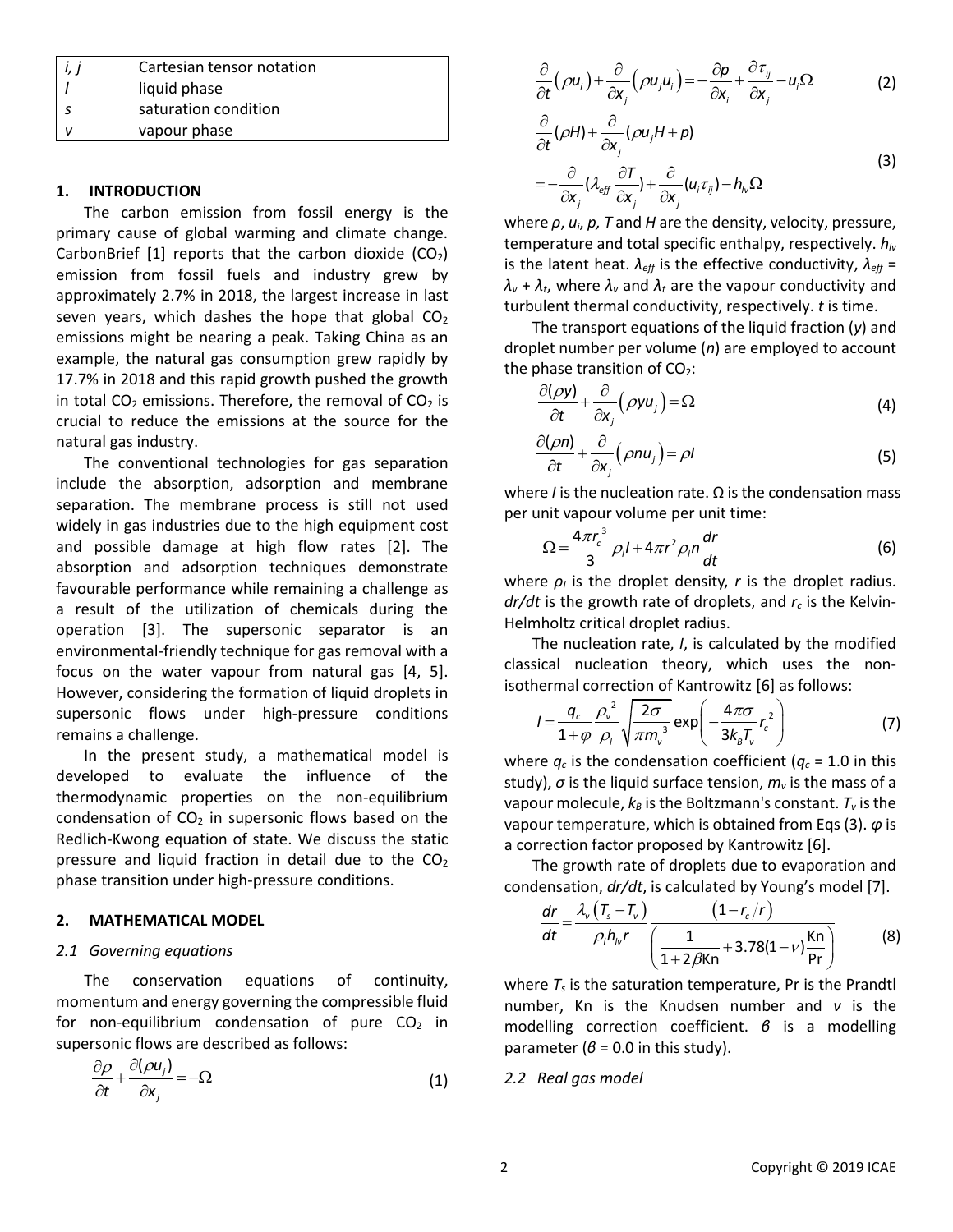The Redlich-Kwong [8] equation of state is used to calculate the thermodynamic properties of  $CO<sub>2</sub>$  during the phase transition in supersonic flows:

$$
p = \frac{RT}{V_m - b} - \frac{a}{\sqrt{T}V_m(V_m + b)}
$$
(9)

where *V<sup>m</sup>* is the molar volume, *R* is the gas constant. The coefficients *a* and *b* are functions of the critical temperature and critical pressure.

#### *2.3 Numerical implementation*

The numerical simulation is performed based on the commercial platform ANSYS FLUENT 18.2 [9]. Eqs. (4-8) are incorporated to the solver via using the User-Defined-Scalar (UDS) and User-Defined-Function (UDF) interfaces. The pressure inlet and pressure outlet conditions are adopted for the entrance and exit of the supersonic nozzle, while no-slip and adiabatic conditions are assumed for the wall boundaries [10]. The *k*-*ω* shear stress transport (SST) turbulence model [11] is used due to the good accuracy both for the supersonic flow [12] and the non-equilibrium condensation [13].

#### **3. RESULTS AND DISCUSSION**

#### *3.1 Model validation*

The numerical model is validated against experimental data in a half-Laval nozzle performed by Dykas et al. [14]. The operating condition of the total pressure and temperature at the nozzle inlet are 98000 Pa and 105 °C, respectively. The back pressure at the nozzle exit is 35000 Pa. The comparison in Fig. 1 demonstrates the validity of the developed model in predicting the non-equilibrium condensation in supersonic flows. In particular, the pressure jump downstream the nozzle throat indicate the formation of condensation shock due to the release of the latent heat [15].





#### *3.2 Assessment of ideal and real gas models*

Fig. 2 shows the CFD results of the static pressure and liquid fraction during the  $CO<sub>2</sub>$  phase transition in the supersonic nozzle. Both the ideal gas and real gas models predict the abrupt rise of the static pressure in the process of the stream expansion in the transonic flow. However, the ideal gas law and Redlich-Kwong equation of state compute the different onsets of non-equilibrium condensation of  $CO<sub>2</sub>$ . The real gas model predicts earlier onset of the  $CO<sub>2</sub>$  condensation compared to the ideal gas assumption, as shown in Fig. 2 (b). Furthermore, Fig. 2(b) and  $2(c)$  indicate that the condensation rate of  $CO<sub>2</sub>$  is strongly dependent on the thermodynamic model. The ideal gas model under-predicts the  $CO<sub>2</sub>$  condensation with a calculated liquid fraction of approximately 15% of the total mass, while the Redlich-Kwong equation predicts a liquid fraction up to 28% of the total mass. The results from the Redlich-Kwong equation are expected to be more realistic than the idea gas model because the property of  $CO<sub>2</sub>$  in supersonic flow is essentially not an idea gas.



Fig. 2. Effect of ideal gas and real gas models on the  $CO<sub>2</sub>$  condensation in high-pressure flows. (a) and (c) show the contour of static pressure and liquid CO<sup>2</sup> fraction, repsectively, while (b) is a qualtative plot of the variation of the two varibles along the streamwise direction.